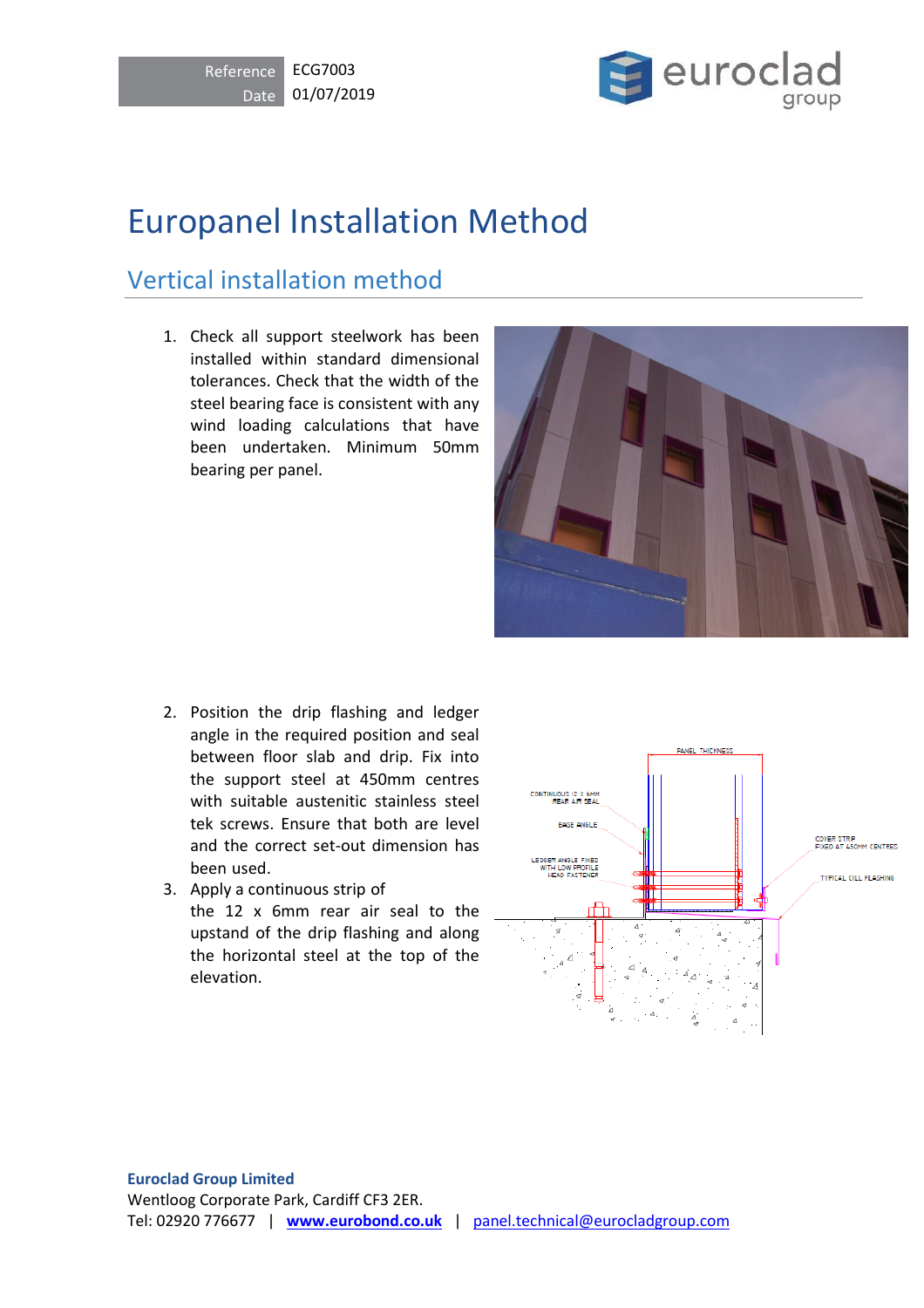

- 4. Apply a continuous strip of the 12  $\cdot$ 6mm rear air seal to the face of the vertical support steel at the start of the elevation ensuring that it laps over the drip flashing and butts tightly to the rear air seal at base position.
- 5. Remove the protective film from the front face of the panel.



- 6. Lift panel from stack using your chosen method of handling and remove the protective film from the liner side of the panel.
- 7. Lift panel carefully into position and lower panel onto the ledger angle ensuring that the rear female joint of the panel engages sufficiently with the EBS1 base section. Check panel is level before proceeding.

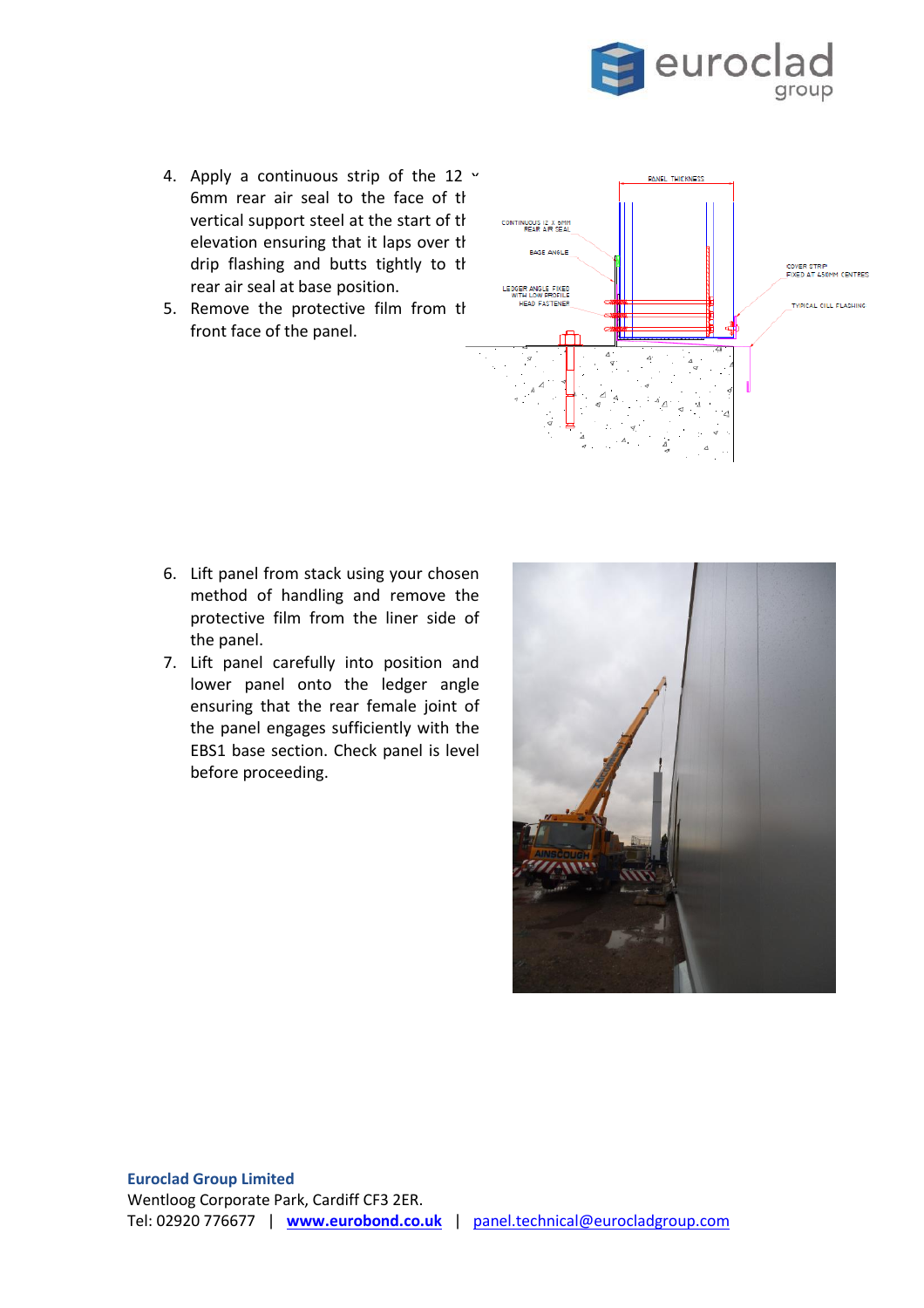

- 8. Insert anti-compression gauges into side of joint (if possible) in the position shown before fixing.
- 9. Fix the panels with a minimum of 3 No. suitable austenitic stainless steel fixings per panel per support\*, remembering to use the spreader washers. The position of the long end of the spreader washer is not critical to panel performance. NOTE: To ensure the correct compression of fixings and prevent distortion of the panel face, depth gauges must be used on fixing guns.
- 10. Once the panel is fixed, remove the anti-compression gauges from the joint before proceeding.
- 11. Run a bead of silicone sealant from the rear air seal over the rear male joint & insert the EHJ filler plug to the ends of the external male joint.
- 12. Install further panels along the elevation removing the film from the panels as the installation progresses. NOTE: The use of seating gauges is essential to ensure a uniform joint width.



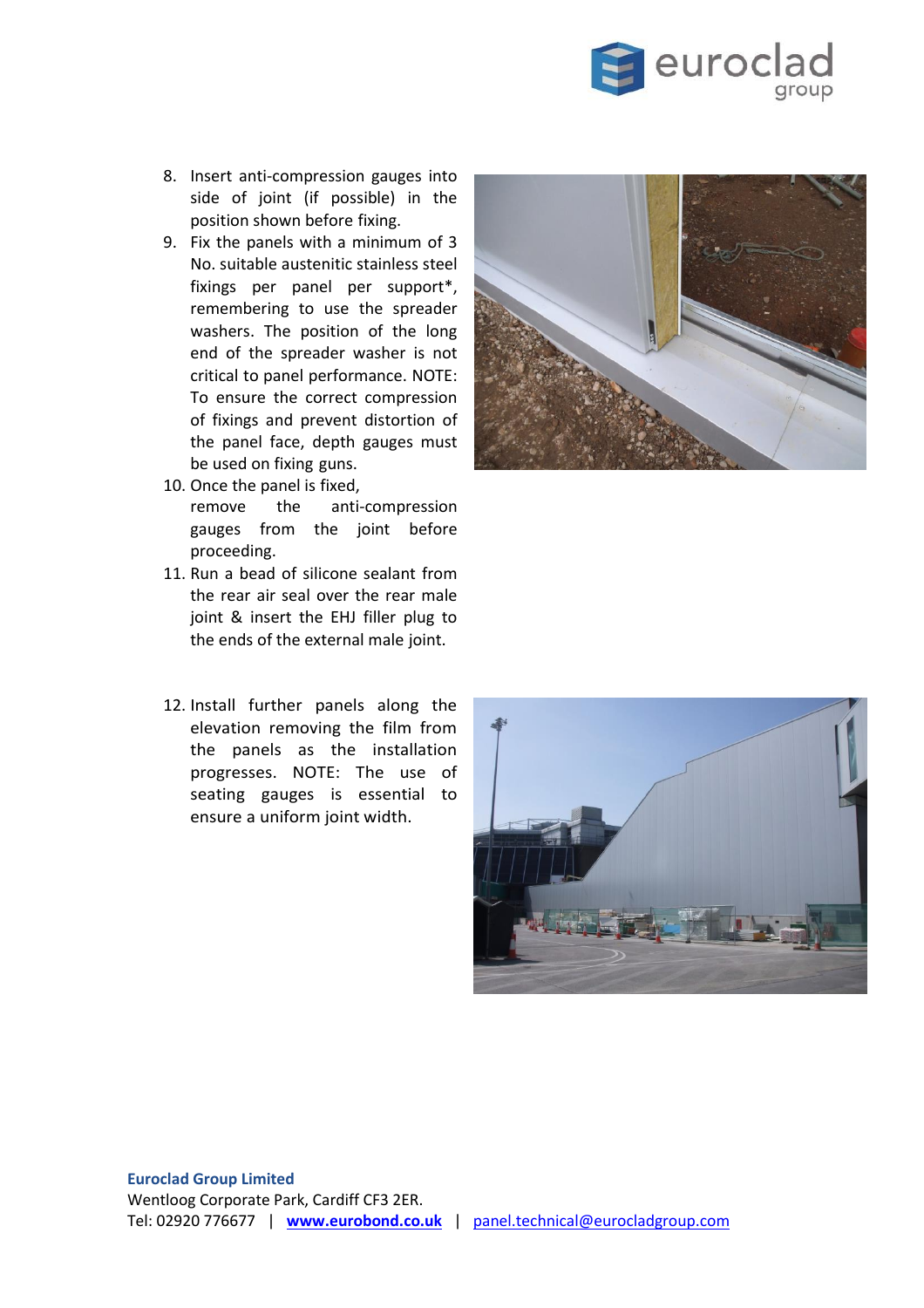

- 13. Cut the last panel to the required width if necessary & through fix into the steel at 450mm centres. NOTE: To ensure the correct compression of fixings and prevent distortion of the panel face, depth gauges must be used on fixingguns.
- 14. Repeat the above method to install further elevations of panels around the building.



15. Position the cover flashing carefully at the base of the elevation and press onto the front of the panels. Fix the front face of the cover flashing into the panel face behind with suitable austenitic stainless steel tek screws at 450mm centres.